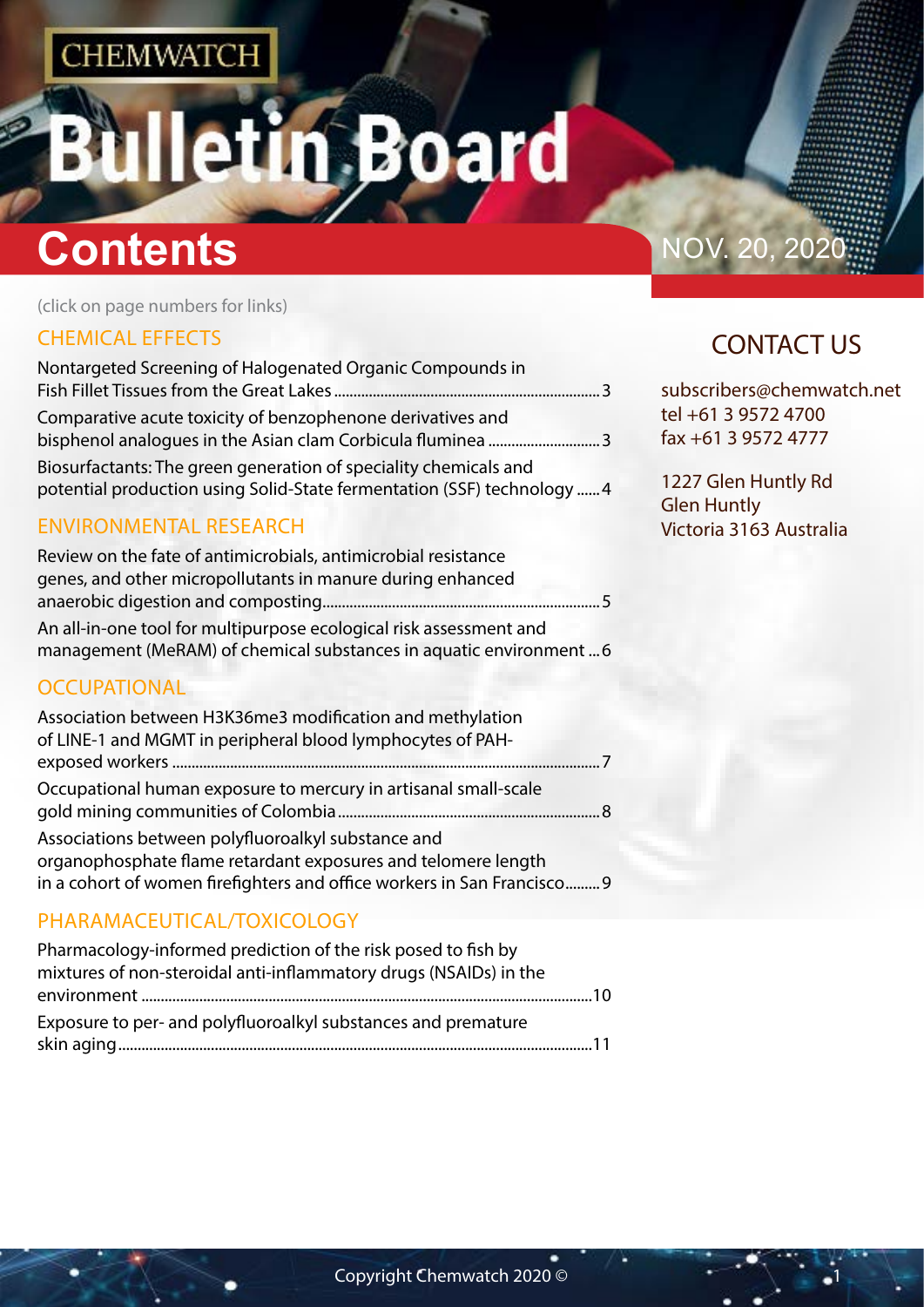# <span id="page-1-0"></span>**Bulletin Board**

Fish have been used for decades

.

# Nov. 20, 2020 Nov. 20, 2020 **Technical**

**CHEMWATCH** 

Surfactants are multipurpose products found in most sectors of contemporary industry.

CHEMICAL EFFECTS

### Nontargeted Screening of Halogenated Organic Compounds in Fish Fillet Tissues from the Great Lakes

#### 2020-11-09

Fish have been used for decades

as bioindicators for assessing toxic contaminants in the Great Lakes ecosystem. Routine environmental monitoring programs target predetermined compounds that do not reflect the complete exposure of chemicals to biota and do not provide the complete halogenated fingerprint of the biota. In the current work, a nontargeted screening method was developed using a two-dimensional gas chromatograph coupled to a high-resolution time-of-flight mass spectrometer and was applied to 149 edible fish fillets from different species in the Great Lakes to characterize a more robust set of halogenated organic compounds across species and among lakes. Lake Ontario had the largest number of novel halogenated organic compounds (NHOCs). Seven NHOCs were observed in species from all lakes, indicating that this regional signature was not species-dependent. Hierarchical cluster analysis showed identical NHOC profiles between bottom dwelling and pelagic species. The NHOCs were grouped into seven clusters with similar structures and potentially similar environmental behaviors. Seven of the 29 NHOCs likely containing methoxy or ethoxy groups on a benzene or benzene-methanol backbone were clustered into one group with similar retention times. Five NHOCs were clustered with legacy contaminants that likely have similar structures or are their degradation products.

Authors: Aikebaier Renaguli, Sujan Fernando, Philip K Hopke, Thomas M Holsen, Bernard S Crimmins

Full Source: Environmental science & technology 2020 Nov 9. doi: 10.1021/ acs.est.0c05078.

### Comparative acute toxicity of benzophenone derivatives and bisphenol analogues in the Asian clam Corbicula fluminea

#### 2020-11-07

Among UV-filters, benzophenones are one of the most abundantly used and detected groups in the environment. Bisphenols are also one of the most widely used chemicals in plastics, but their demonstrated deleterious effects on several organisms and humans have led to the production of alternative analogues. However, few comparative studies

# **Technical**

on the ecotoxicological effects of these derivatives or analogues have been carried out. The present study aimed to investigate the effects of two benzophenones (BP-3 and BP-4) and two bisphenols (BPA and BPS) in a short-term exposure of the freshwater endobenthic bivalve Corbicula fluminea. Clams were exposed for 96 h to several concentrations of the four pollutants: BP-3 (0.63; 1.25; 2.5; 5 mg l-1), BP-4 (4.75; 9.5; 19; 38 mg l-1), BPA (3.75; 7.5; 15; 30 mg l-1), and BPS (2.5; 5; 10; 20 mg l-1). The comparative acute toxicity of these pollutants was evaluated by the analysis of the post-exposure filtering capacity of clams, lipid peroxidation (LP) levels and the activity of the antioxidant enzymes catalase (CAT) and glutathione reductase (GR). After the exposure period, except for BP-4, the chemicals tested seemed to be detected by clams and provoked valve closure, decreasing filter-feeding in a concentration-dependent manner. Furthermore, C. fluminea exposed to the highest concentrations of BP-3, BP-4 and BPA showed a significant increase in LP, CAT and GR activities with respect to their controls. BP-3 and BPA were the most toxic compounds showing significant differences in all the parameters analysed at the highest concentrations assayed. However, clams exposed to BPS showed only significant alterations in filtration parameters and in GR activity, in the two highest concentrations tested, indicating that this compound was the least toxic to clams. Obtained results highlight the importance of investigating the effects that emerging pollutants have on aquatic organisms.

Authors: Marta Seoane, Ángeles Cid, Concepción Herrero, Marta Esperanza Full Source: Ecotoxicology (London, England) 2020 Nov 7. doi: 10.1007/ s10646-020-02299-w.

### Biosurfactants: The green generation of speciality chemicals and potential production using Solid-State fermentation (SSF) technology

#### 2020-10-24

Surfactants are multipurpose products found in most sectors of contemporary industry. Their large-scale manufacturing has been mainly carried out using traditional chemical processes. Some of the chemical species involved in their production are considered hazardous and some industrial processes employing them categorised as "having potential negative impact on the environment". Biological surfactants have therefore been generally accepted worldwide as suitable sustainable greener alternatives. Biosurfactants exhibit the same functionalities of synthetic analogues while having the ability to synergize with other molecules improving performances; this strengthens the possibility

# **Bulletin Board**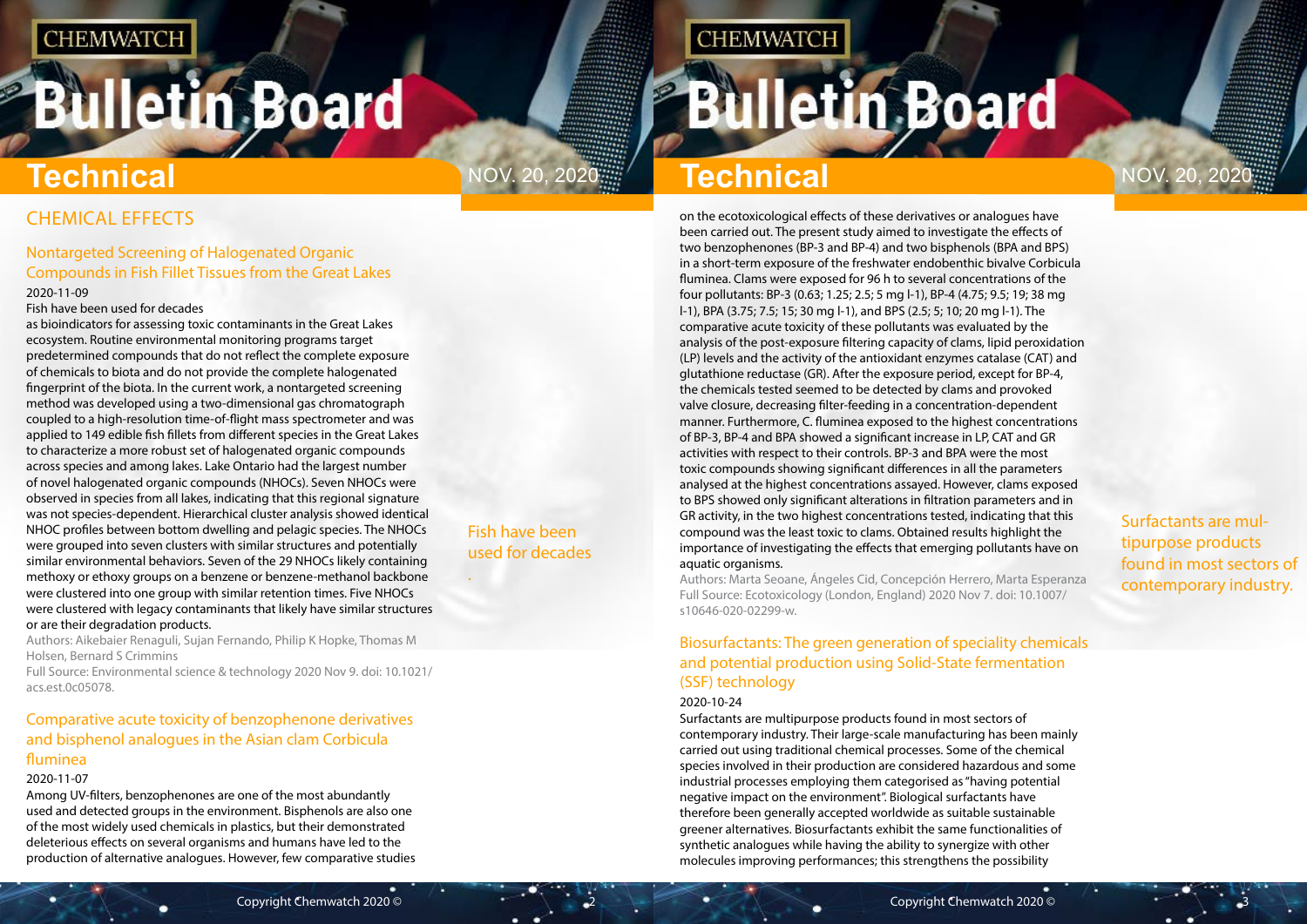# <span id="page-2-0"></span>**Bulletin Board**

# Nov. 20, 2020 Nov. 20, 2020

While manure has been used as nutrient-rich fertilizer for centuries, anaerobic digestion (AD) of manure has only been recognized recently as a promising renewable energy source for producing methane-rich biogas.

# **CHEMWATCH**

# **Bulletin Board**

A quality-assured ecological risk assessment (ERA) requires enormous resources (time and labor) in collection/assessment of hazard data, as well as considerable expertise to interpret the risk.

# **Technical Technical**

of reaching different markets via innovative formulations. Recently, their use was suggested to help combat Covid-19. In this review, an analysis of recent bibliography is presented with descriptions, statistics, classifications, applications, advantages, and challenges; evincing the reasons why biosurfactants can be considered as the chemical specialities of the future. Finally, the uses of the solid-state fermentation as a production technology for biosurfactants is presented.

Authors: Ibrahim M Banat, Quentin Carboué, Gerardo Saucedo-Castañeda, José de Jesús Cázares-Marinero

Full Source: Bioresource technology 2020 Oct 24;320(Pt A):124222. doi: 10.1016/j.biortech.2020.124222.

### ENVIRONMENTAL RESEARCH

#### Review on the fate of antimicrobials, antimicrobial resistance genes, and other micropollutants in manure during enhanced anaerobic digestion and composting 2020-08-14

While manure has been used as nutrient-rich fertilizer for centuries, anaerobic digestion (AD) of manure has only been recognized recently as a promising renewable energy source for producing methane-rich biogas. Various forms of AD have been evaluated for the removal of manure contaminants, such as antimicrobials, antimicrobial resistance genes (ARGs), hormones, and pesticides that pose risks to human health and the environment. Increasing demand for cleaner energy prompts examination of the fate of manure contaminants in conventional and advanced AD techniques. This review reveals that removal of contaminants differs based on type (e.g. antimicrobials vs hormones) or class (e.g. tetracyclines vs sulfonamides) of chemicals being treated. Increasingly, pre-treatment techniques are incorporated into AD systems to enhance biogas production and degrade manure contaminants. For instance, activated carbon with microwave pretreatment removed 87-95% of ARGs. Advanced anaerobic digestion and solid-state anaerobic digestion reduced various ARGs associated with sulfonamides, macrolides, and tetracyclines. Further, total hormone reduction improved using high-temperature pretreatment prior to mesophilic AD. Finally, several studies revealed partial removal of antimicrobials and ARGs during managed composting. Although AD can independently decrease manure contaminants prior to use as fertilizer,

#### augmenting AD with composting and other physical treatment processes can further enhance their removal.

Authors: Jena L Congilosi, Diana S Aga Full Source: Journal of hazardous materials 2020 Aug 14;123634. doi: 10.1016/j.jhazmat.2020.123634.

### An all-in-one tool for multipurpose ecological risk assessment and management (MeRAM) of chemical substances in aquatic environment

#### 2020-10-30

A quality-assured ecological risk assessment (ERA) requires enormous resources (time and labor) in collection/assessment of hazard data, as well as considerable expertise to interpret the risk. The ERA of chemicals is thereby considered difficult or impossible for those with little assessment experience and cumbersome or complicated for practitioners. To meet the concerns regarding ERA and accelerate the risk assessment and management of chemicals, we developed an all-in-one free tool for multipurpose ecological risk assessment management (MeRAM) of chemical substances in aquatic environment called the AIST-MeRAM Ver. 2.0.0 (Copyright No: H28PRO-2007). It allows users from beginners to experts to conduct ERA without any preparation because all the necessary ecotoxicity test data and methodologies are available in the system. Approximately 270,000 ecotoxicity test data points for 3900 chemical substances together with the scientific methodologies from traditional simple hazard quotient (HQ) to more ecologically relevant complicated assessments such as species sensitivity distribution (SSD) and populationlevel assessment are embedded in the AIST-MeRAM. In addition, users can easily understand the Japanese regulatory RA and management of chemical substances due to a special function based on the Japanese Chemical Substance Control Law (CSCL). Here, we demonstrate a tiered ERA using the embedded sample data to evaluate and ensure the functions of AIST-MERAM. We show that the AIST-MeRAM can provide a comprehensive and accurate ERA, suggesting that it is a powerful IT solution for cumbersome ERA.

Authors: Bin-Le Lin, Yaobin Meng, Masashi Kamo, Wataru Naito Full Source: Chemosphere 2020 Oct 30;128826. doi: 10.1016/j. chemosphere.2020.128826.

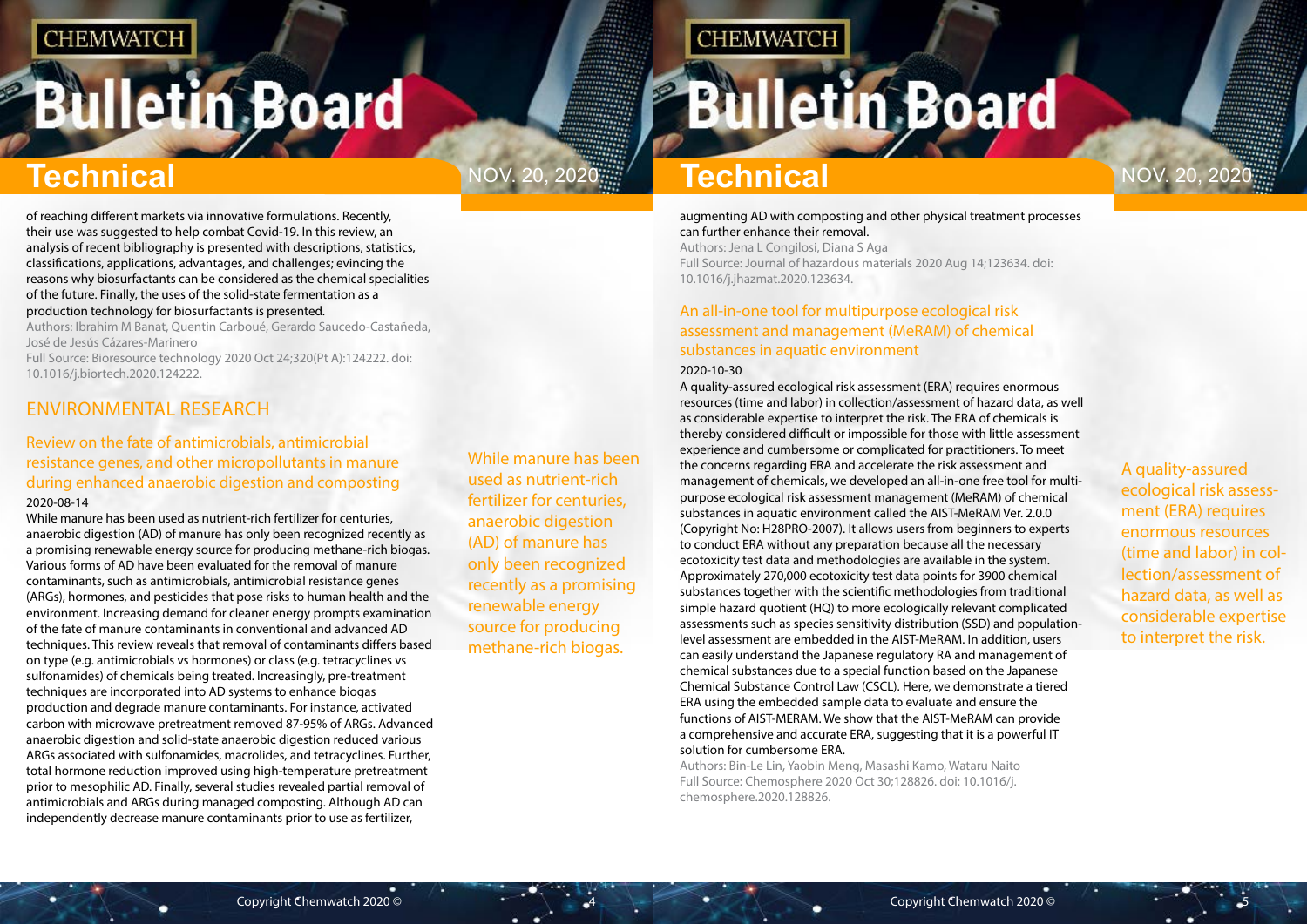# <span id="page-3-0"></span>**Bulletin Board**

# **Technical** Nov. 20, 2020 **Technical** Nov. 20, 2020

**OCCUPATIONAL** 

To explore the epigenetic alterations in response to DNA damage following polycyclic aromatic hydrocarbons (PAHs) exposure and the crosstalk between different epigenetic regulations, we examined trimethylated Lys 36 of histone H3 (H3K36me3) and methylation of 'long interspersed element-1 (LINE-1)' and 'O 6-methylguanine-DNA methyltransferase (MGMT)' in peripheral blood lymphocytes (PBLCs) of 173 coke oven workers (PAHexposed group) and 94 non-exposed workers (control group).

# **CHEMWATCH**

# **Bulletin Board**

With the aim of protecting human life and the environment, the Minamata Convention seeks to reduce and monitor mercury (Hg) concentrations in the environment.

#### Association between H3K36me3 modification and methylation of LINE-1 and MGMT in peripheral blood lymphocytes of PAH-exposed workers 2020-10-01

To explore the epigenetic alterations in response to DNA damage following polycyclic aromatic hydrocarbons (PAHs) exposure and the crosstalk between different epigenetic regulations, we examined trimethylated Lys 36 of histone H3 (H3K36me3) and methylation of 'long interspersed element-1 (LINE-1)' and 'O 6-methylguanine-DNA methyltransferase (MGMT)' in peripheral blood lymphocytes (PBLCs) of 173 coke oven workers (PAH-exposed group) and 94 non-exposed workers (control group). The PAH-exposed group showed higher internal PAH exposure level, enhanced DNA damage and increased MGMT expression (all P < 0.001). Notably, the methylation of LINE-1 and MGMT decreased by 3.9 and 40.8%, respectively, while H3K36me3 level was 1.7 times higher in PBLCs of PAH-exposed group compared to control group (all P < 0.001). These three epigenetic marks were significantly associated with DNA damage degree (all P < 0.001) and PAH exposure level in a doseresponse manner (all P < 0.001). LINE-1 hypomethylation is correlated with enhanced H3K36me3 modification ( $β = -0.198$ ,  $P = 0.002$ ), indicating a synergistic effect between histone modification and DNA methylation at the whole genome level. In addition, MGMT expression was positively correlated with H3K36me3 modification ( $r = 0.253$ ,  $P < 0.001$ ), but not negatively correlated with MGMT methylation ( $r = 0.202$ ,  $P < 0.05$ ). The in vitro study using human bronchial epithelial cells treated with the organic extract of coke oven emissions confirmed that H3K36me3 is important for MGMT expression following PAH exposure. In summary, our study indicates that histone modification and DNA methylation might have synergistic effects on DNA damage induced by PAH exposure at the whole genome level and H3K36me3 is more essential for MGMT expression during the course.

Authors: Xiumei Xing, Zhini He, Ziwei Wang, Ziying Mo, Liping Chen, Boyi Yang, Zhengbao Zhang, Shen Chen, Lizhu Ye, Rui Zhang, Yuxin Zheng, Wen Chen, Daochuan Li

Full Source: Toxicology research 2020 Oct 1;9(5):661-668. doi: 10.1093/ toxres/tfaa074.

#### Occupational human exposure to mercury in artisanal small-scale gold mining communities of Colombia 2020-11-09

With the aim of protecting human life and the environment, the Minamata Convention seeks to reduce and monitor mercury (Hg) concentrations in the environment. Artisanal and Small-scale Gold Mining (ASGM) has been identified as the most important anthropogenic source of Hg at a global scale and an important route of human exposure to Hg. In this context, this study assessed total Hg (THg) in blood, urine and hair, and methylmercury (MeHg) in human hair samples from 238 participants with occupational exposure to Hg in the most relevant ASGM communities of Colombia. Mercury concentrations in different biological matrices were related to several variables of interest such as age, gender, body mass index, fish consumption, exposure time, and specific occupational activities, such as amalgamation and amalgam burning. The median values of THg in blood (3.70 µg/L), urine (4.00 µg/L) and hair (1.37 mg/kg), and hair MeHg (1.47 mg/kg) for all participants were below permissible concentrations set by WHO. However, about 40% of the miners showed Hg concentrations in blood, urine and/or hair above the WHO thresholds. In all the biological matrices studied, miners burning amalgams showed significantly higher concentrations than miners who did not burn amalgams, with values 7-, 7-, and 8-fold higher in blood, urine and hair, respectively. A multiple linear regression model revealed that burning amalgam and fish consumption were significant predictors of Hg exposure in miners. Miners from Guainía had the highest concentrations in urine and hair, most likely due to the high manipulation and burning of amalgam, and a high fish consumption. In contrast, miners from Caldas showed the lowest Hg concentrations in all the biomarkers because they do not manipulate or burn amalgam, as well as reporting the lowest fish consumption. Our study also highlighted that gold miners exposure to Hg depends on their work practices. Therefore, the implementation of a health education programme on gold mining strategies is required, especially in Guaina, Vaupés, Córdoba, and Antioquia departments. Authors: Clelia Calao-Ramos, Andrea G Bravo, Roberth Paternina-Uribe, José Marrugo-Negrete, Sergi Díez Full Source: Environment international 2020 Nov 9;146:106216. doi:

10.1016/j.envint.2020.106216.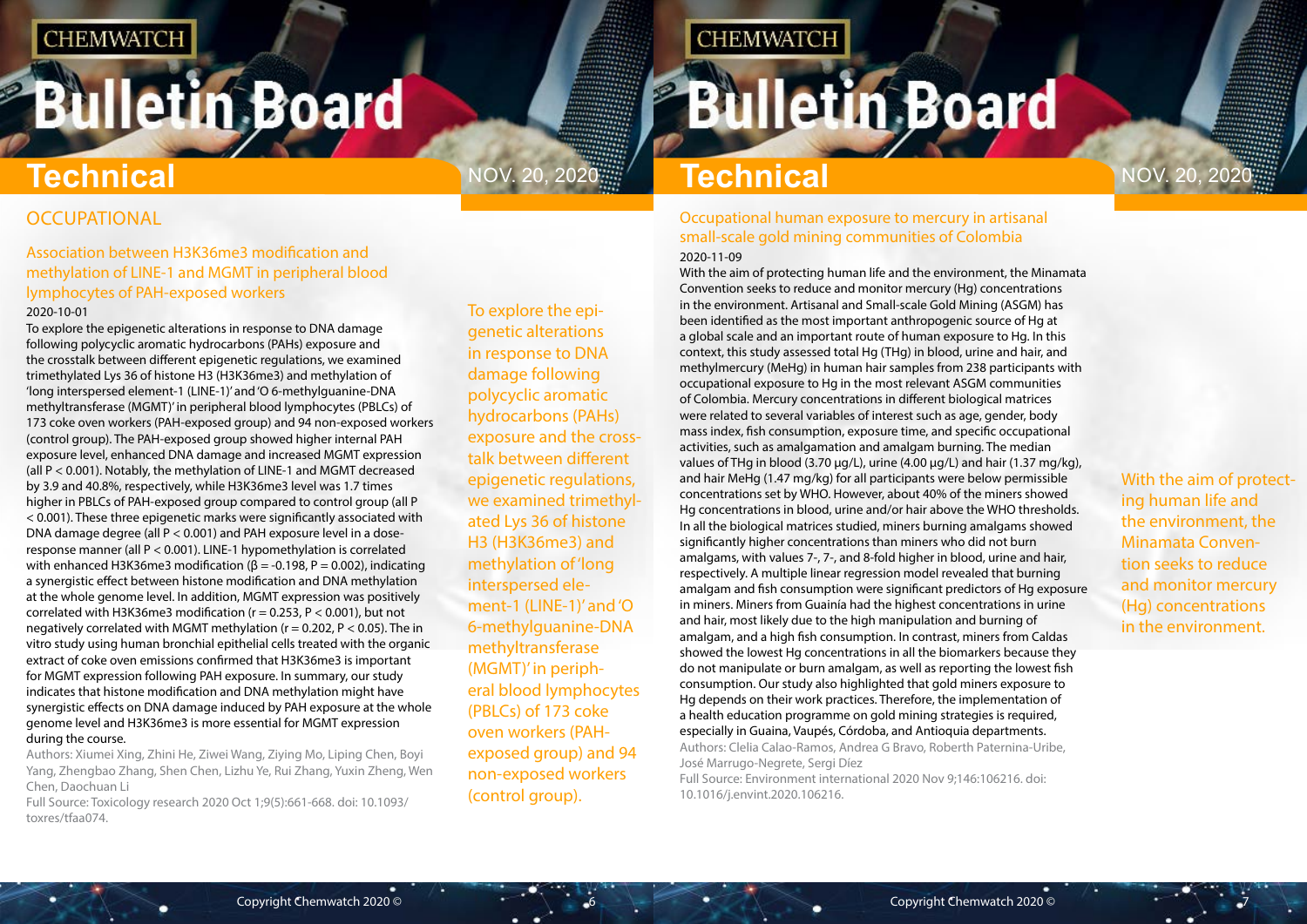# <span id="page-4-0"></span>**Bulletin Board**

Background Environmental chemical exposures can affect telomere length, which in turn has been associated with adverse health outcomes including cancer.

## **CHEMWATCH**

# **Bulletin Board**

# NOV. 20, 2020  $\frac{m}{2}$  **Technical Nov.** 20, 2020

The presence of non-steroidal antiinflammatory drugs (NSAIDs) in the aquatic environment has raised concern that chronic exposure to these compounds may cause adverse effects in wild fish populations.

# **Technical Technical**

Associations between polyfluoroalkyl substance and organophosphate flame retardant exposures and telomere length in a cohort of women firefighters and office workers in San Francisco

#### 2020-11-07

Background Environmental chemical exposures can affect telomere length, which in turn has been associated with adverse health outcomes including cancer. Firefighters are occupationally exposed to many hazardous chemicals and have higher rates of certain cancers. As a potential marker of effect, we assessed associations between chemical exposures and telomere length in women firefighters and office workers from San Francisco, CA. Methods We measured serum levels of polyfluoroalkyl substances (PFAS), urinary metabolites of flame retardants, including organophosphate flame retardants (OPFRs), and telomere length in peripheral blood leukocytes in women firefighters and office workers who participated in the 2014-15 Women Workers Biomonitoring Collaborative. Multiple linear regression models were used to assess associations between chemical exposures and telomere length. Results Regression results revealed significant positive associations between perfluorooctanoic acid (PFOA) and telomere length and perfluorooctanesulfonic acid (PFOS) and telomere length among the whole cohort. Models stratified by occupation showed stronger and more significant associations among firefighters as compared to office workers. Among firefighters in models adjusted for age, we found positive associations between telomere length and logtransformed PFOA (β(95%CI) = 0.57(0.12, 1.02)), PFOS (0.44 (0.05, 0.83)), and perfluorodecanoic acid (PFDA) (0.43 (0.02, 0.84)). Modeling PFAS as categories of exposure showed significant associations between perfluorononanoic acid (PFNA) and telomere length among firefighters. Significant associations between OPFR metabolites and telomere length were seen for bis(1,3-dichloro-2-propyl) phosphate (BDCPP) and telomere length among office workers (0.21(0.03, 0.40)) and bis(2-chloroethyl) phosphate (BCEP) and telomere length among firefighters (-0.14(-0.28, -0.01)). For OPFRs, the difference in the direction of effect by occupational group may be due to the disparate detection frequencies and levels of exposure between the two groups and/or potential unmeasured confounding. Conclusion Our findings suggest positive associations between PFAS and telomere length in women workers, with larger effects seen among firefighters as compared to office workers. The OPFR metabolites BDCPP and BCEP are also associated with telomere length in

firefighters and office workers. Associations between chemical exposures and telomere length reported here and by others suggest mechanisms by which these chemicals may affect carcinogenesis and other adverse health outcomes.

Authors: Cassidy Clarity, Jessica Trowbridge, Roy Gerona, Katherine Ona, Michael McMaster, Vincent Bessonneau, Ruthann A Rudel, Heather Buren, Rachel Morello-Frosch

Full Source: medRxiv : the preprint server for health sciences 2020 Nov 7;2020.11.05.20226183. doi: 10.1101/2020.11.05.20226183.

### PHARAMACEUTICAL/TOXICOLOGY

### Pharmacology-informed prediction of the risk posed to fish by mixtures of non-steroidal anti-inflammatory drugs (NSAIDs) in the environment

#### 2020-11-03

The presence of non-steroidal anti-inflammatory drugs (NSAIDs) in the aquatic environment has raised concern that chronic exposure to these compounds may cause adverse effects in wild fish populations. This potential scenario has led some stakeholders to advocate a stricter regulation of NSAIDs, especially diclofenac. Considering their global clinical importance for the management of pain and inflammation, any regulation that may affect patient access to NSAIDs will have considerable implications for public health. The current environmental risk assessment of NSAIDs is driven by the results of a limited number of standard toxicity tests and does not take into account mechanistic and pharmacological considerations. Here we present a pharmacology-informed framework that enables the prediction of the risk posed to fish by 25 different NSAIDs and their dynamic mixtures. Using network pharmacology approaches, we demonstrated that these 25 NSAIDs display a significant mechanistic promiscuity that could enhance the risk of target-mediated mixture effects near environmentally relevant concentrations. Integrating NSAIDs pharmacokinetic and pharmacodynamic features, we provide highly specific predictions of the adverse phenotypes associated with exposure to NSAIDs, and we developed a visual multi-scale model to guide the interpretation of the toxicological relevance of any given set of NSAIDs exposure data. Our analysis demonstrated a non-negligible risk posed to fish by NSAID mixtures in situations of high drug use and low dilution of waste-water treatment plant effluents. We anticipate that this predictive framework will support the future regulatory